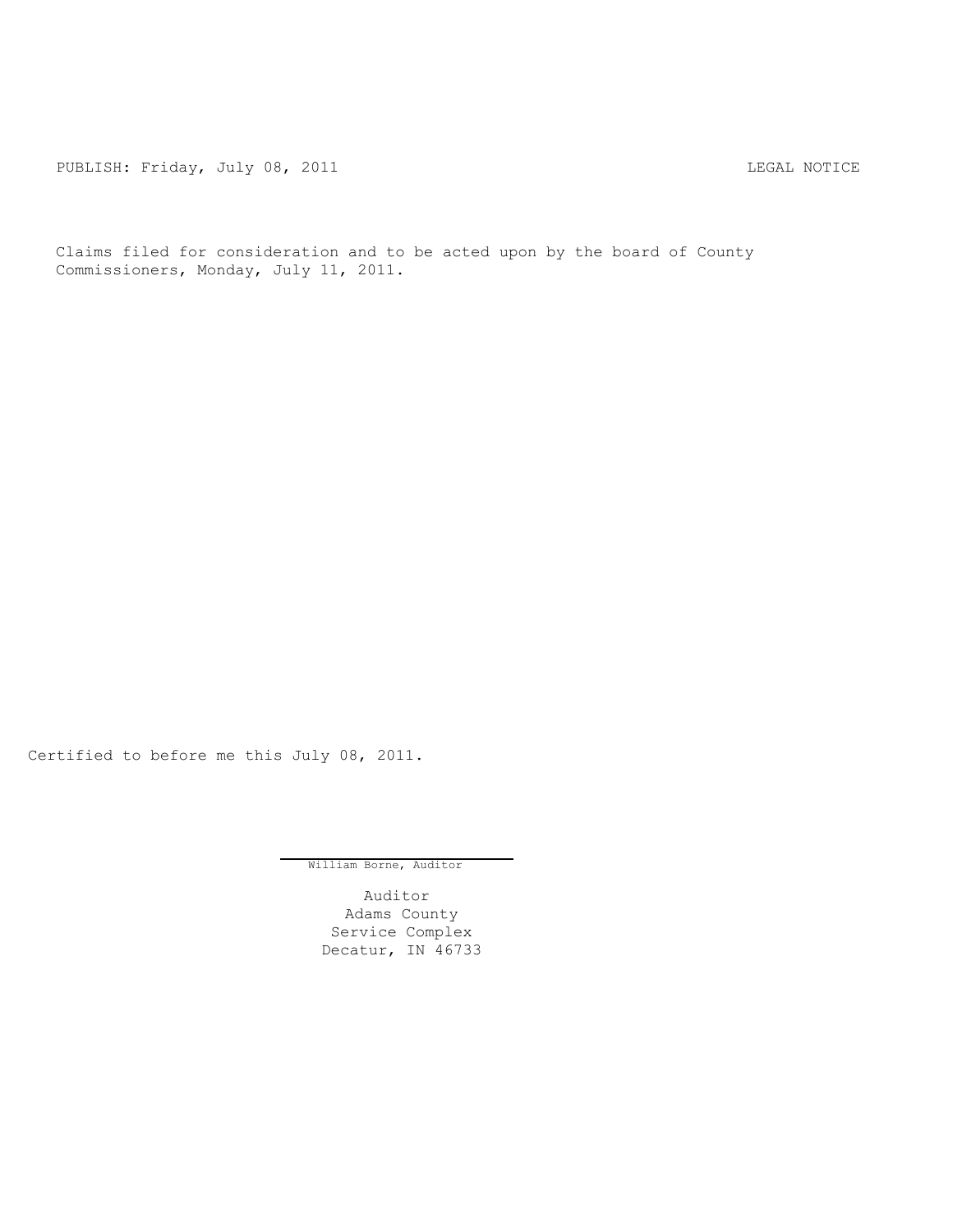

## **Claims Docket for Newspaper Adams County, Indiana**

## For Period: **6/1/2011** to **6/20/2011**

*313 W. Jefferson St. Decatur, IN 46733 (219) 724-2600*

## Date Claims to be Paid: **7/11/2011**

| <b>Vendor</b>                   | <b>Amount</b> | <b>Vendor</b>                    | <b>Amount</b> |
|---------------------------------|---------------|----------------------------------|---------------|
| <b>Adams County Auto Supply</b> | 47.00         | Adams Memorial Hospital          | 31,451.50     |
| <b>Adams County Treasurer</b>   | 15,061.91     | <b>AIT Laboratories</b>          | 960.00        |
| Indiana Michigan Power          | 4,823.51      | Appraisal Research Corpor        | 14,743.13     |
| Arnold Lumber Company           | 238.17        | Baker And Sons Plumbing &        | 64.20         |
| Beam, Longest, And Neff         | 8,933.30      | Berne Ready Mix                  | 102.10        |
| Berne Tri-Weekly News           | 58.86         | Hoosier Blue Flame               | 114.50        |
| Brateman's                      | 97.23         | Bowers, Charles                  | 2,333.33      |
| Cintas Location #338            | 39.50         | City Of Decatur                  | 4,139.41      |
| Decatur True Value              | 4.31          | <b>Complete Printing Service</b> | 229.00        |
| Computer Systems, Inc.          | 1,458.00      | Courtesy Ford, Inc.              | 139.90        |
| Craigville Telephone Comp       | 119.00        | Decatur Daily Democrat           | 116.04        |
| Douglas L. Bauman               | 50.00         | Kiess, Duane A.                  | 100.00        |
| Geneva Police Department        | 64.00         | Gordon Food Service              | 4,450.42      |
| Hilty Engine Service            | 33.32         | Imaging Office Systems, I        | 403.55        |
| Indiana State Police Trai       | 48.00         | Indiana University               | 40.00         |
| <b>Innovative Concepts</b>      | 231.77        | K-Mart                           | 98.25         |
| Kiess Electric                  | 428.95        | L & S Distributing               | 2,681.19      |
| Lehman Feed Mill                | 3,588.25      | Gresla, Mark S. Md               | 420.25        |
| McBride And Son Welding         | 50.00         | Meshberger Brothers Stone        | 6,234.13      |
| Minds Eye Graphics              | 174.14        | Monroe Water Department          | 131.14        |
| Moser Motor Sales, Inc.         | 33.34         | Mr. Planners                     | 4,795.00      |
| National Oil And Gas            | 1,483.79      | Ogg, Neil                        | 4.00          |
| Portland Motor Parts, Inc.      | 21.92         | Bollenbacher, Rodney G.          | 50.00         |
| Thompson, Roger                 | 60.00         | <b>Shell Fleet Plus</b>          | 62.09         |
| St. Joseph Hospital Labor       | 800.50        | Baumann, Steve                   | 50.00         |
| Print Shop                      | 2,639.01      | Top Supply Company               | 276.91        |
| U.S. Postmaster                 | 10,000.00     | Wal-Mart / GEMB                  | 279.58        |
| Welder Services, Inc.           | 45.72         | West Payment Center              | 439.00        |
| Witham Toxicology Laboratory    | 1,227.00      | Christopher E. Harvey            | 26.00         |
| Burry, Herman, Miller, Brown    | 7,931.00      | CenturyLink                      | 3,172.26      |
| <b>Bit Mat Products</b>         | 14,585.18     | J. L. Manufacturing & Fab.       | 160.00        |
| Paul Norr                       | 50.00         | Tom Magnan                       | 16.63         |
| The Grainery Company            | 70.00         | Schurger, Zurcher, Snyder, Brown | 280.00        |
| Purdue University               | 389.40        | Scott Wagner, Md                 | 800.00        |
| Bauman Upholstery, Inc.         | 45.00         | Waste Management                 | 455.98        |
| <b>B</b> Secure Alarm Systems   | 1,965.47      | Universal Metalcraft, Inc        | 25.00         |
| <b>Energy Products</b>          | 201.35        | Nimco, Inc.                      | 601.70        |
| Don Myers Plumbing              | 701.18        | Boyce Forms - Systems            | 264.84        |
| Summit City Reporting           | 93.18         | Chad W. Sprunger                 | 1,038.37      |
|                                 | 473.10        |                                  | 500.00        |
| Decatur Ag Center               |               | Goodwin Memorial Chapel          |               |
| Rex Marbach                     | 126.00        | Zurcher Tire, Inc.               | 862.36        |
| Pioneer Associates, Inc.        | 92,832.48     | Angie Hall                       | 131.12        |
| Tom Magnan/Special Needs        | 167.43        | <b>Charles Tooley</b>            | 60.00         |
| Geraldine Sudduth               | 91.52         | Benicomp, Inc                    | 61,369.58     |
| Karen Fouts                     | 128.86        | Emil W. Meyer                    | 60.00         |
| Hunts Appliance Service         | 154.00        | Harvest Land Co-op               | 15,855.44     |
| Wal-Mart                        | 47.28         | Adam B. Eguia                    | 90.00         |
| Adams County Truck Repair       | 1,427.67      | Impac                            | 203.50        |